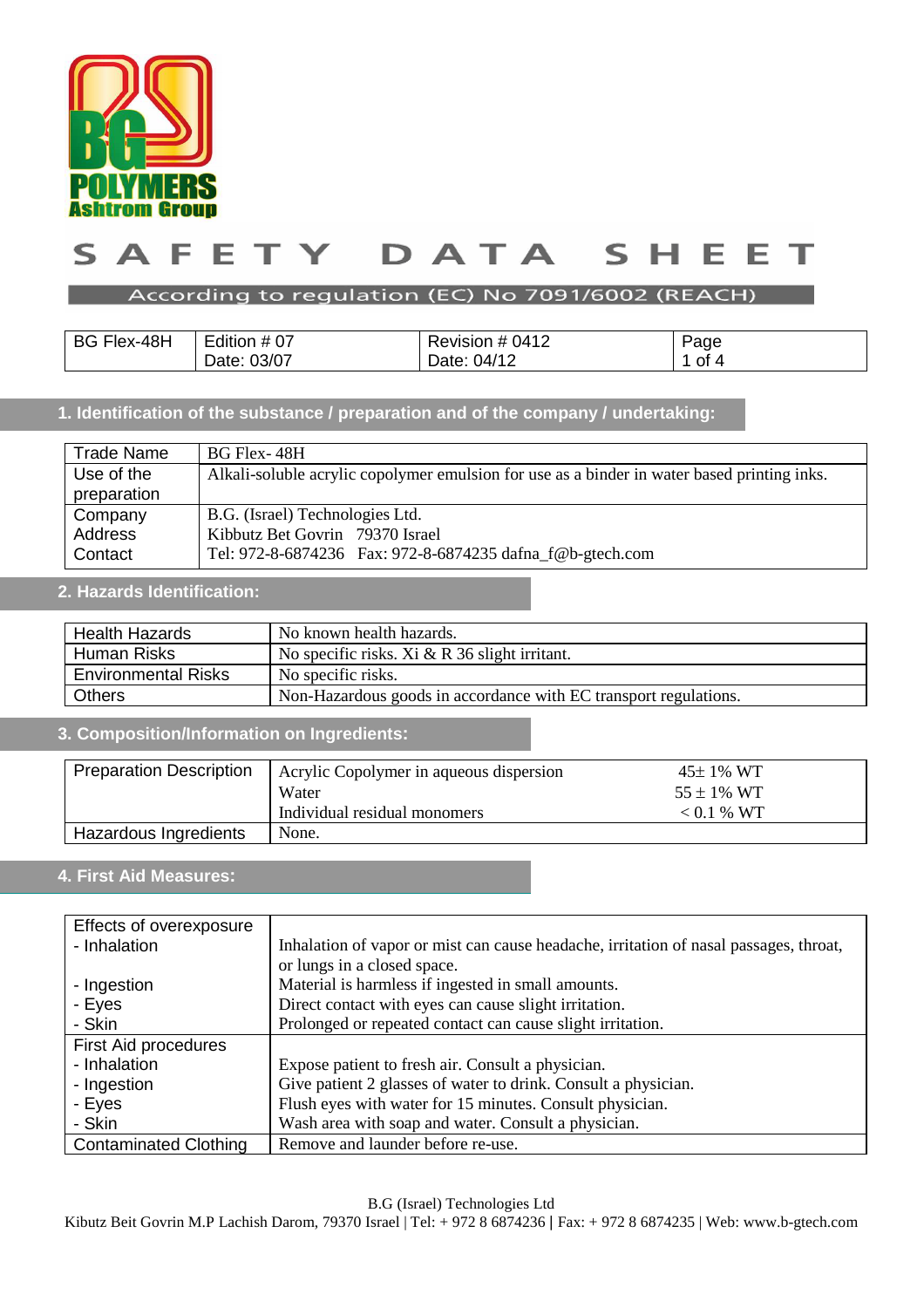

### TY DATA  $\mathsf{s}$ A F E.  $\mathsf{S}$ н. Е E т

## According to regulation (EC) No 7091/6002 (REACH)

| <b>BG Flex-48H</b> | Edition # 07 | Revision # 0412 | Page   |
|--------------------|--------------|-----------------|--------|
|                    | Date: 03/07  | Date: 04/12     | 2 of 4 |

# **5. Fire Fighting Measures:**

| <b>Risks</b> | Non-c<br>dispersion.<br>-combustible-<br>aqueous |
|--------------|--------------------------------------------------|
| Мc<br>162    | $\alpha$<br>plicable.<br>Not<br>ai               |
|              |                                                  |

# **6. Accidental Release Measures:**

| Personal precautions             |                                                                          |
|----------------------------------|--------------------------------------------------------------------------|
| - Respiratory protection         | Follow section 8 indications.                                            |
| - Eye/face/skin protection       | Avoid eye/face contact.                                                  |
| <b>Environmental precautions</b> |                                                                          |
| - Corrective action              | Confine area of spill.                                                   |
| - Disposal                       | Follow section 13 indications.                                           |
| Clean-up methods                 | In accordance with local regulations:                                    |
| - Small spill or leak            | Clean with water and send to waste disposal.                             |
| - Large spill or leak            | Absorb with dry sand or other inert material and send to waste disposal. |

# **7. Handling and Storage:**

| Handling              | In accordance with chemical products handling precautions. |
|-----------------------|------------------------------------------------------------|
| - Temperature         | $5^{\circ}$ -35 $^{\circ}$ C.                              |
| - Washing facilities  | Emergency eye and adequate washing facilities.             |
| - Cleaning facilities | Skin cleaners available.                                   |
| Storage               |                                                            |
| - Area                | Indoor/Outdoor store in original containers in shade.      |
| -Temperature          | Protect from freezing.                                     |
| - Empty drums         | Follow section 13 indications.                             |

## **8. Exposure Controls/ Personal Protections:**

| Respiratory protection | Avoid inhalation of vapors. Use adequate respiratory equipment. |  |
|------------------------|-----------------------------------------------------------------|--|
| Hand protection        | Wear rubber or synthetic gloves.                                |  |
| Eye/Face protection    | Safety eye wear against splash.                                 |  |
| Skin protection        | Prevent contact with contaminated clothing.                     |  |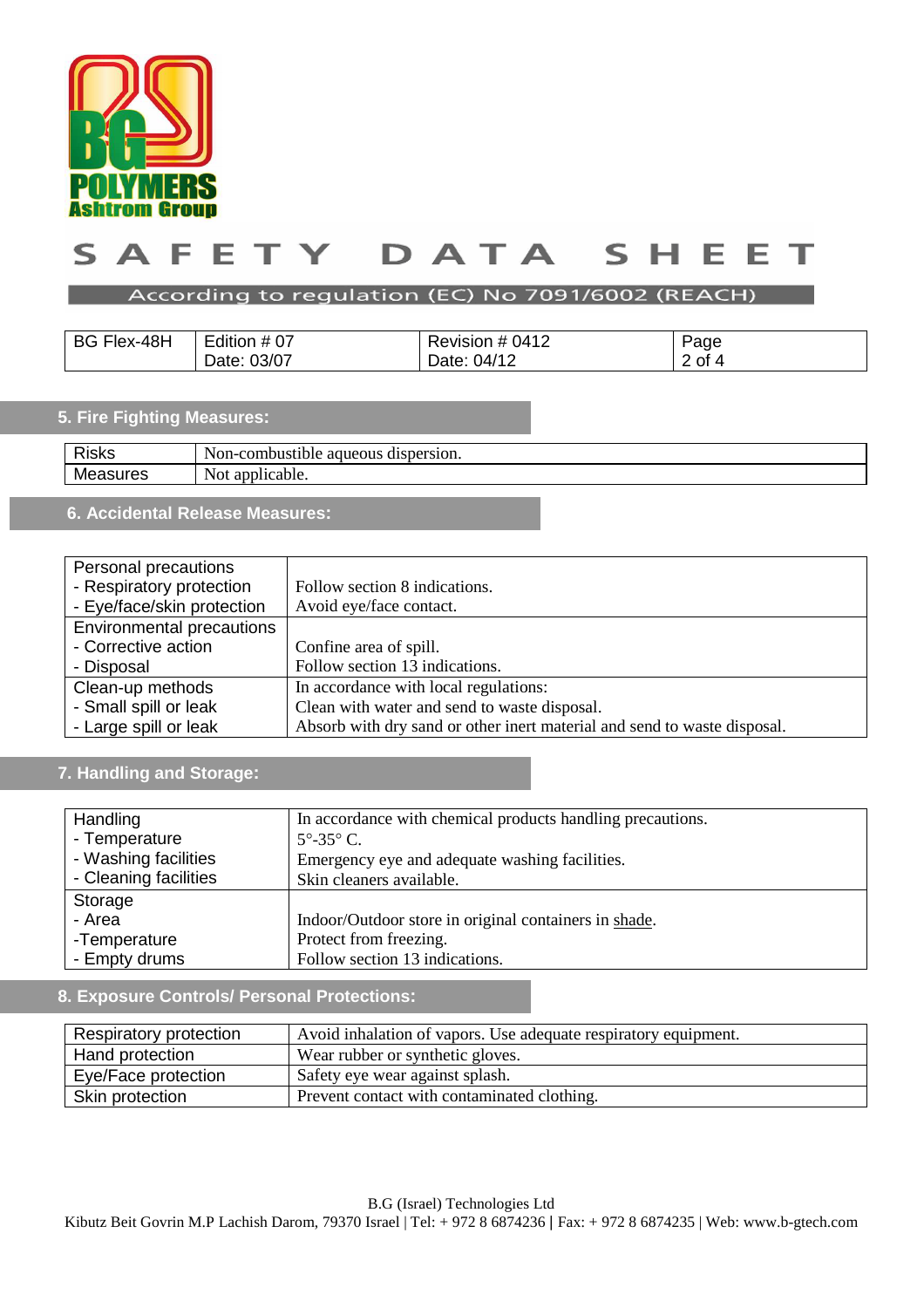

### DATA F F T Y I ς  $\blacktriangle$ ς E E

### According to regulation (EC) No 7091/6002 (REACH)

| <b>BG Flex-48H</b> | Edition # 07 | Revision # 0412 | Page   |
|--------------------|--------------|-----------------|--------|
|                    | Date: 03/07  | Date: 04/12     | 3 of 4 |

## **9. Physical and Chemical Properties:**

| Appearance                                  | <b>Milky</b>           |
|---------------------------------------------|------------------------|
| Odor                                        | Slightly plastic smell |
| <b>PH</b>                                   | $4.0 - 5.0$            |
| Boiling point at 101.3 kPa, °C              | 100 (water)            |
| Melting Range °C                            | $0^{\circ}$ (water)    |
| Vapor pressure at 25°C mmHg                 | 23 (water)             |
| Solubility in water at 25°C                 | Miscible at any ratio  |
| Viscosity at 25°C, cps. Brookfield LVT 2/30 | 25-125                 |
| Volatile % by weight                        | $55 + 1%$              |
| Minimum Film Formation Temperature          | $+31^{\circ}$ C        |

## **10. Stability, Reactivity and Storage:**

| Stability  | Stable under normal use, $3^{\circ}$ C $\lt$ temperature $\lt 30^{\circ}$ C. |  |
|------------|------------------------------------------------------------------------------|--|
| Reactivity | No reactivity.                                                               |  |
| Storage    | Stable 12 month from production date under recommended storage condition.    |  |

## **11. Toxicological Information:**

Our experience has shown no risk to health if handled and processed according to recommendations.

## **12. Ecological Information:**

Does not inhibit degradation activity in activated sludge when introduced properly in low concentrations - abiotic processes. Local effluent regulations should be followed.

## **13. Disposal Considerations:**

| Waste Disposal method       | Controlled incineration.                |  |
|-----------------------------|-----------------------------------------|--|
| Empty Drums disposal method | Disposal by reputable drum conditioner. |  |